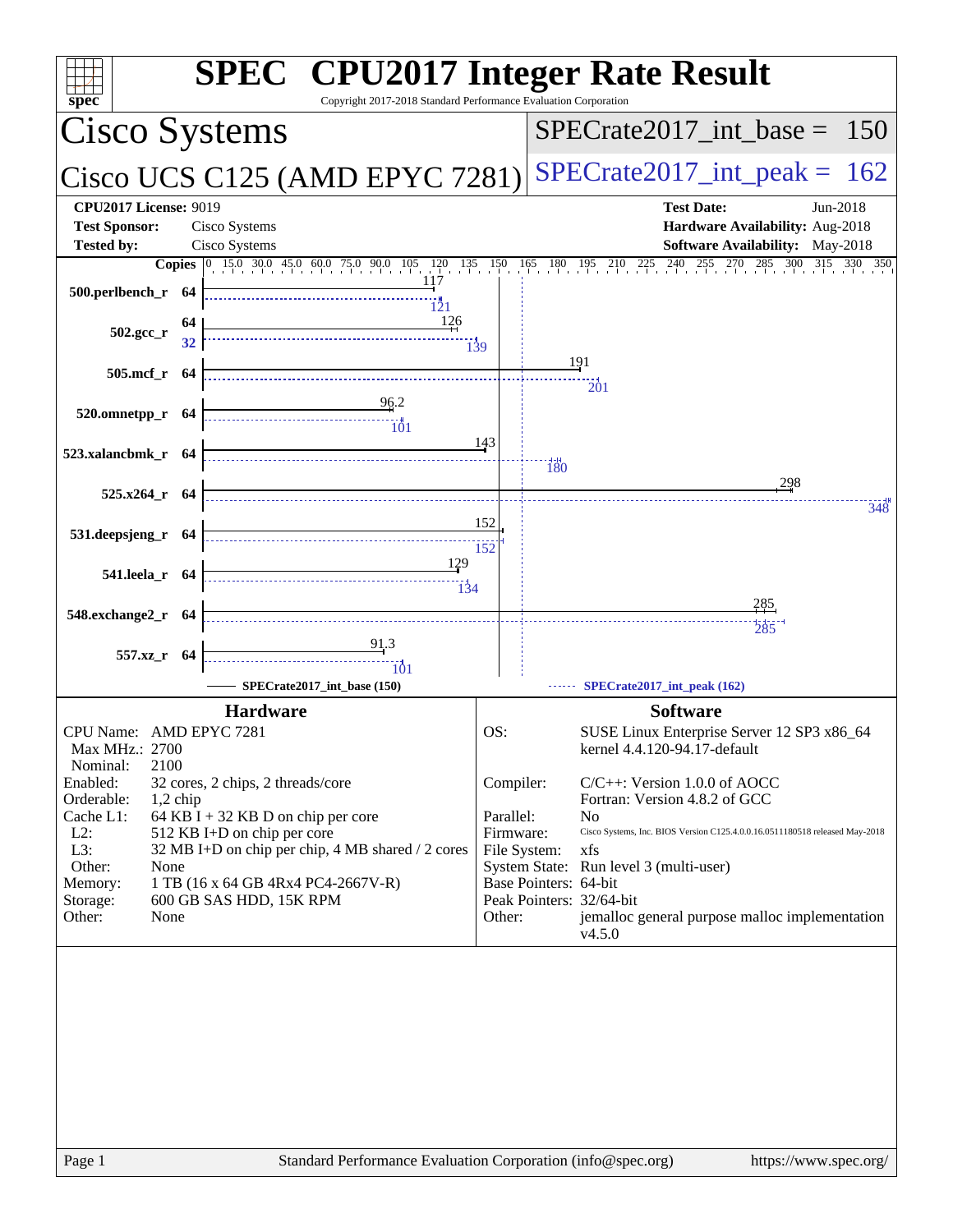

**[SPECrate2017\\_int\\_base =](http://www.spec.org/auto/cpu2017/Docs/result-fields.html#SPECrate2017intbase) 150**

**[SPECrate2017\\_int\\_peak =](http://www.spec.org/auto/cpu2017/Docs/result-fields.html#SPECrate2017intpeak) 162**

Results appear in the [order in which they were run.](http://www.spec.org/auto/cpu2017/Docs/result-fields.html#RunOrder) Bold underlined text [indicates a median measurement.](http://www.spec.org/auto/cpu2017/Docs/result-fields.html#Median)

#### **[Submit Notes](http://www.spec.org/auto/cpu2017/Docs/result-fields.html#SubmitNotes)**

The config file option 'submit' was used. 'numactl' was used to bind copies to the cores. See the configuration file for details.

#### **[Operating System Notes](http://www.spec.org/auto/cpu2017/Docs/result-fields.html#OperatingSystemNotes)**

'ulimit -s unlimited' was used to set environment stack size 'ulimit -l 2097152' was used to set environment locked pages in memory limit

runspec command invoked through numactl i.e.: numactl --interleave=all runspec <etc>

Set dirty ratio=8 to limit dirty cache to 8% of memory Set swappiness=1 to swap only if necessary Set zone\_reclaim\_mode=1 to free local node memory and avoid remote memory sync then drop\_caches=3 to reset caches before invoking runcpu

dirty\_ratio, swappiness, zone\_reclaim\_mode and drop\_caches were all set using privileged echo (e.g. echo 1 > /proc/sys/vm/swappiness).

Transparent huge pages were enabled for this run (OS default)

Huge pages were not configured for this run.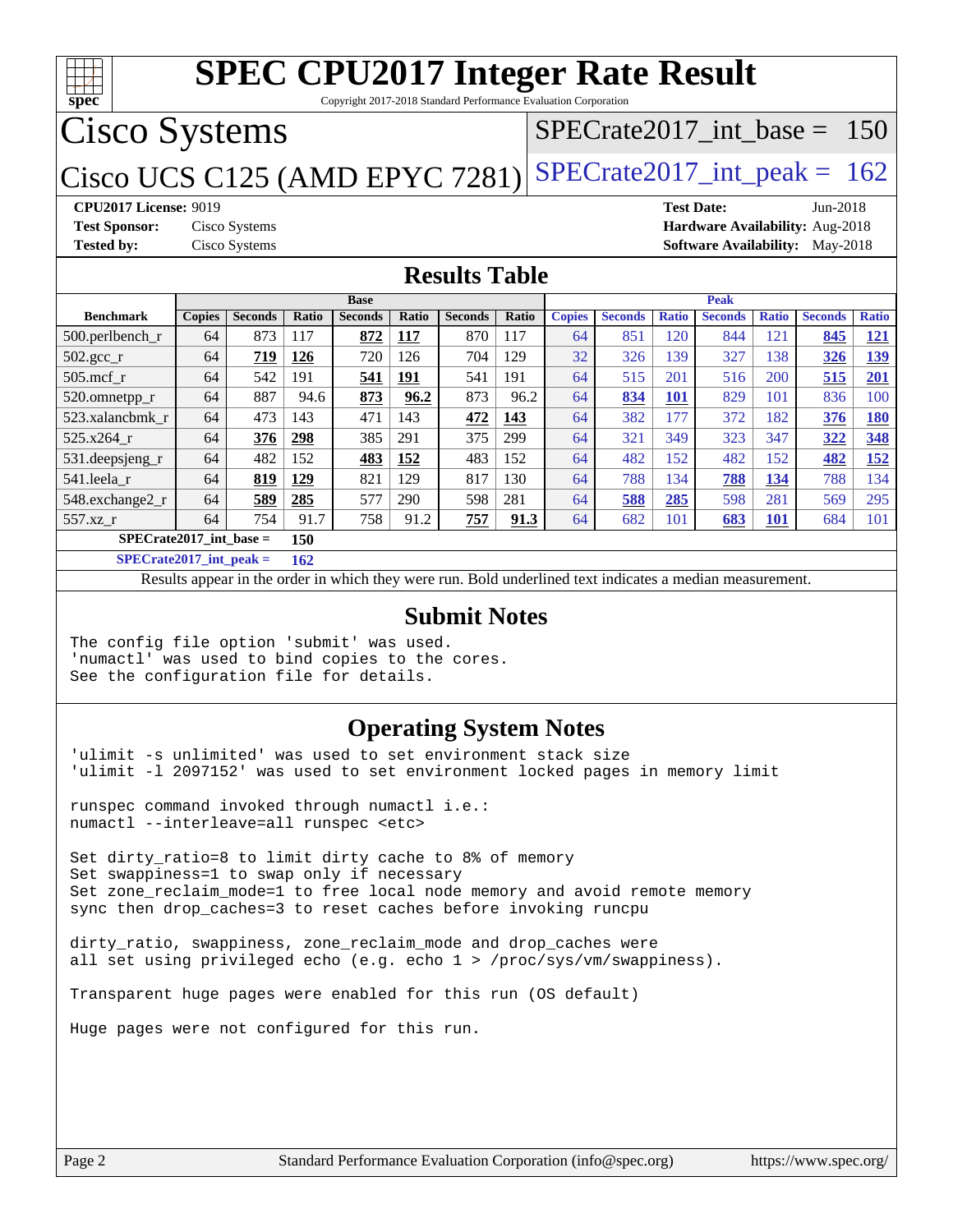

# **[SPEC CPU2017 Integer Rate Result](http://www.spec.org/auto/cpu2017/Docs/result-fields.html#SPECCPU2017IntegerRateResult)**

Copyright 2017-2018 Standard Performance Evaluation Corporation

[SPECrate2017\\_int\\_base =](http://www.spec.org/auto/cpu2017/Docs/result-fields.html#SPECrate2017intbase) 150

**[Test Sponsor:](http://www.spec.org/auto/cpu2017/Docs/result-fields.html#TestSponsor)** Cisco Systems **[Hardware Availability:](http://www.spec.org/auto/cpu2017/Docs/result-fields.html#HardwareAvailability)** Aug-2018 **[Tested by:](http://www.spec.org/auto/cpu2017/Docs/result-fields.html#Testedby)** Cisco Systems **[Software Availability:](http://www.spec.org/auto/cpu2017/Docs/result-fields.html#SoftwareAvailability)** May-2018

**[CPU2017 License:](http://www.spec.org/auto/cpu2017/Docs/result-fields.html#CPU2017License)** 9019 **[Test Date:](http://www.spec.org/auto/cpu2017/Docs/result-fields.html#TestDate)** Jun-2018

### **[General Notes](http://www.spec.org/auto/cpu2017/Docs/result-fields.html#GeneralNotes)**

Environment variables set by runcpu before the start of the run: LD\_LIBRARY\_PATH = "/opt/cpu2017/amd1704-rate-libs-revC/64;/opt/cpu2017/amd1704-rate-libs-revC/32:" MALLOC\_CONF = "lg\_chunk:26"

The AMD64 AOCC Compiler Suite is available at <http://developer.amd.com/amd-aocc/>

Binaries were compiled on a system with 2x AMD EPYC 7601 CPU + 512GB Memory using RHEL 7.4

jemalloc, a general purpose malloc implementation, was obtained at <https://github.com/jemalloc/jemalloc/releases/download/4.5.0/jemalloc-4.5.0.tar.bz2> jemalloc was built with GCC v4.8.5 in RHEL v7.2 under default conditions. jemalloc uses environment variable MALLOC\_CONF with values narenas and lg\_chunk: narenas: sets the maximum number of arenas to use for automatic multiplexing of threads and arenas.

 lg\_chunk: set the virtual memory chunk size (log base 2). For example, lg\_chunk:21 sets the default chunk size to 2^21 = 2MiB.

The AOCC Gold Linker plugin was installed and used for the link stage.

The AOCC Fortran Plugin version 1.0 was used to leverage AOCC optimizers with gfortran. It is available here: <http://developer.amd.com/amd-aocc/> NA: The test sponsor attests, as of date of publication, that CVE-2017-5754 (Meltdown) is mitigated in the system as tested and documented. Yes: The test sponsor attests, as of date of publication, that CVE-2017-5753 (Spectre variant 1) is mitigated in the system as tested and documented. Yes: The test sponsor attests, as of date of publication, that CVE-2017-5715 (Spectre variant 2) is mitigated in the system as tested and documented.

### **[Platform Notes](http://www.spec.org/auto/cpu2017/Docs/result-fields.html#PlatformNotes)**

BIOS Settings: Performance Determinism set to Power Deterministic Sysinfo program /opt/cpu2017/bin/sysinfo Rev: r5797 of 2017-06-14 96c45e4568ad54c135fd618bcc091c0f running on linux-7bdx Mon Jan 3 00:45:03 2011

 SUT (System Under Test) info as seen by some common utilities. For more information on this section, see <https://www.spec.org/cpu2017/Docs/config.html#sysinfo>

 From /proc/cpuinfo model name : AMD EPYC 7281 16-Core Processor 2 "physical id"s (chips) 64 "processors"

**(Continued on next page)**

Page 3 Standard Performance Evaluation Corporation [\(info@spec.org\)](mailto:info@spec.org) <https://www.spec.org/>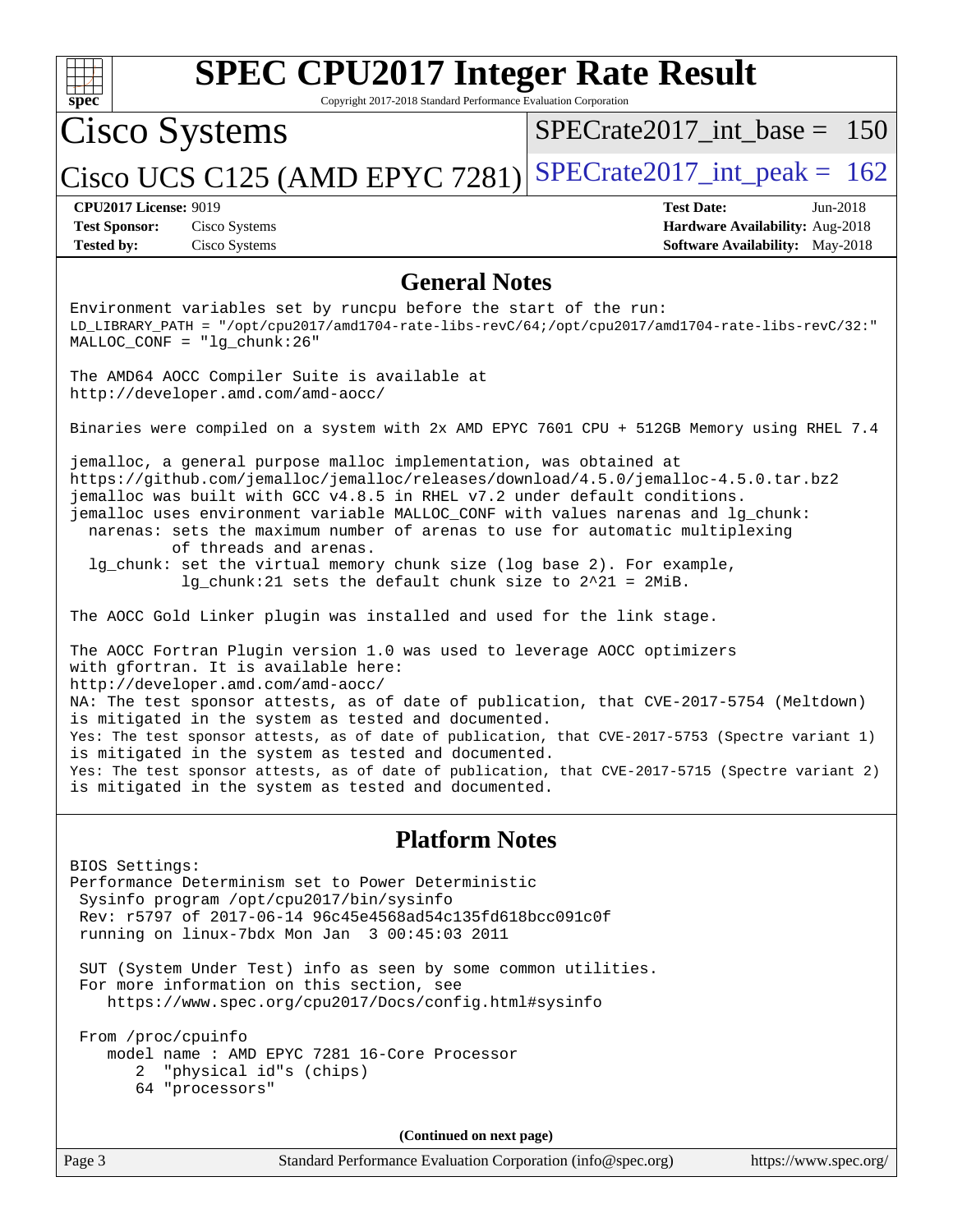| <b>SPEC CPU2017 Integer Rate Result</b><br>$spec^*$<br>Copyright 2017-2018 Standard Performance Evaluation Corporation |                                 |                                                                                                                                                             |                                 |            |                                        |  |
|------------------------------------------------------------------------------------------------------------------------|---------------------------------|-------------------------------------------------------------------------------------------------------------------------------------------------------------|---------------------------------|------------|----------------------------------------|--|
| Cisco Systems                                                                                                          |                                 |                                                                                                                                                             | $SPECrate2017$ int base = 150   |            |                                        |  |
|                                                                                                                        |                                 | Cisco UCS C125 (AMD EPYC 7281)                                                                                                                              | $SPECrate2017\_int\_peak = 162$ |            |                                        |  |
| <b>CPU2017 License: 9019</b>                                                                                           |                                 |                                                                                                                                                             | <b>Test Date:</b>               | $Jun-2018$ |                                        |  |
| <b>Test Sponsor:</b>                                                                                                   | Cisco Systems                   |                                                                                                                                                             |                                 |            | Hardware Availability: Aug-2018        |  |
| <b>Tested by:</b>                                                                                                      | Cisco Systems                   |                                                                                                                                                             |                                 |            | <b>Software Availability:</b> May-2018 |  |
|                                                                                                                        |                                 | <b>Platform Notes (Continued)</b>                                                                                                                           |                                 |            |                                        |  |
|                                                                                                                        | cpu cores $: 16$<br>sibling: 32 | cores, siblings (Caution: counting these is hw and system dependent. The following<br>excerpts from /proc/cpuinfo might not be reliable. Use with caution.) |                                 |            |                                        |  |
|                                                                                                                        |                                 | physical 0: cores 0 1 4 5 8 9 12 13 16 17 20 21 24 25 28 29                                                                                                 |                                 |            |                                        |  |

physical 1: cores 0 1 4 5 8 9 12 13 16 17 20 21 24 25 28 29

| From 1scpu:              |                                                                                      |  |  |
|--------------------------|--------------------------------------------------------------------------------------|--|--|
| Architecture:            | x86 64                                                                               |  |  |
| $CPU$ op-mode( $s$ ):    | $32$ -bit, $64$ -bit                                                                 |  |  |
| Byte Order:              | Little Endian                                                                        |  |  |
| CPU(s):                  | 64                                                                                   |  |  |
| On-line CPU(s) list:     | $0 - 63$                                                                             |  |  |
| Thread( $s$ ) per core:  | 2                                                                                    |  |  |
| $Core(s)$ per socket:    | 16                                                                                   |  |  |
| Socket(s):               | $\overline{2}$                                                                       |  |  |
| NUMA $node(s)$ :         | 8                                                                                    |  |  |
| Vendor ID:               | AuthenticAMD                                                                         |  |  |
| CPU family:              | 23                                                                                   |  |  |
| Model:                   | $\mathbf{1}$                                                                         |  |  |
| Model name:              | AMD EPYC 7281 16-Core Processor                                                      |  |  |
| Stepping:                | $\overline{2}$                                                                       |  |  |
| CPU MHz:                 | 2100.000                                                                             |  |  |
| $CPU$ max $MHz$ :        | 2100.0000                                                                            |  |  |
| CPU min MHz:             | 1200.0000                                                                            |  |  |
| BogoMIPS:                | 4191.97                                                                              |  |  |
| Virtualization:          | $AMD-V$                                                                              |  |  |
| L1d cache:               | 32K                                                                                  |  |  |
| Lli cache:               | 64K                                                                                  |  |  |
| $L2$ cache:              | 512K                                                                                 |  |  |
| L3 cache:                | 4096K                                                                                |  |  |
| NUMA $node0$ $CPU(s)$ :  | $0 - 3, 32 - 35$                                                                     |  |  |
| NUMA nodel CPU(s):       | $4 - 7, 36 - 39$                                                                     |  |  |
| NUMA $node2$ $CPU(s)$ :  | $8 - 11, 40 - 43$                                                                    |  |  |
| NUMA node3 CPU(s):       | $12 - 15, 44 - 47$                                                                   |  |  |
| NUMA $node4$ CPU $(s)$ : | $16 - 19, 48 - 51$                                                                   |  |  |
| NUMA $node5$ $CPU(s):$   | $20 - 23, 52 - 55$                                                                   |  |  |
| NUMA $node6$ CPU $(s)$ : | $24 - 27, 56 - 59$                                                                   |  |  |
| NUMA node7 CPU(s):       | $28 - 31,60 - 63$                                                                    |  |  |
| Flags:                   | fpu vme de pse tsc msr pae mce cx8 apic sep mtrr pge mca cmov                        |  |  |
|                          | pat pse36 clflush mmx fxsr sse sse2 ht syscall nx mmxext fxsr_opt pdpelgb rdtscp lm  |  |  |
|                          | constant_tsc rep_good nopl nonstop_tsc extd_apicid amd_dcm aperfmperf eagerfpu pni   |  |  |
|                          | pclmulqdq monitor ssse3 fma cx16 sse4_1 sse4_2 movbe popcnt aes xsave avx f16c       |  |  |
|                          | rdrand lahf_lm cmp_legacy svm extapic cr8_legacy abm sse4a misalignsse 3dnowprefetch |  |  |
|                          | osvw skinit wdt tce topoext perfctr_core perfctr_nb bpext perfctr_12 mwaitx arat cpb |  |  |
|                          | hw_pstate retpoline retpoline_amd npt lbrv svm_lock nrip_save tsc_scale vmcb_clean   |  |  |
|                          | flushbyasid decodeassists pausefilter pfthreshold vmmcall avic fsgsbase bmil avx2    |  |  |
|                          |                                                                                      |  |  |
| (Continued on next page) |                                                                                      |  |  |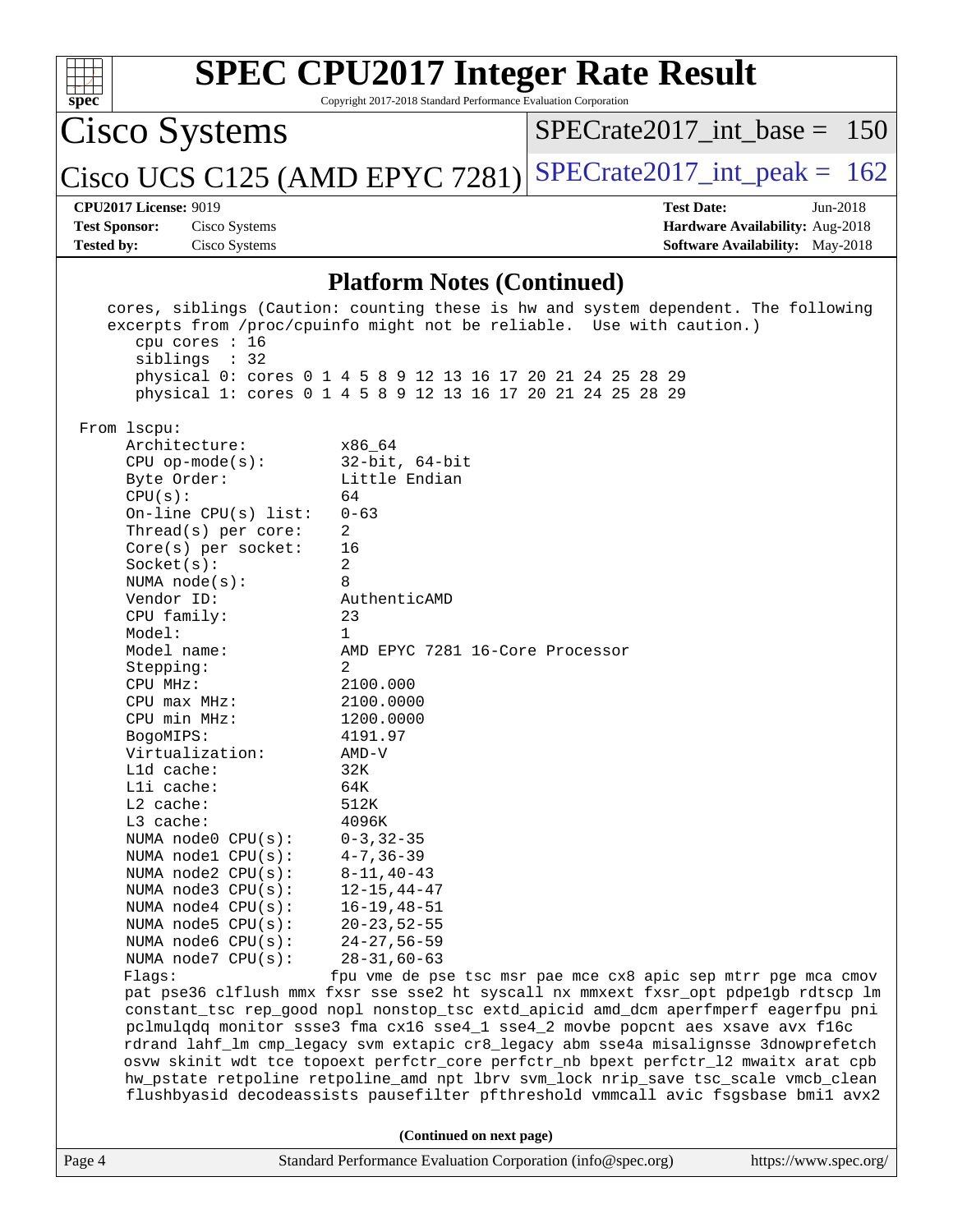

# **[SPEC CPU2017 Integer Rate Result](http://www.spec.org/auto/cpu2017/Docs/result-fields.html#SPECCPU2017IntegerRateResult)**

Copyright 2017-2018 Standard Performance Evaluation Corporation

Cisco Systems

[SPECrate2017\\_int\\_base =](http://www.spec.org/auto/cpu2017/Docs/result-fields.html#SPECrate2017intbase) 150

Cisco UCS C125 (AMD EPYC 7281) [SPECrate2017\\_int\\_peak =](http://www.spec.org/auto/cpu2017/Docs/result-fields.html#SPECrate2017intpeak) 162

#### **[CPU2017 License:](http://www.spec.org/auto/cpu2017/Docs/result-fields.html#CPU2017License)** 9019 **[Test Date:](http://www.spec.org/auto/cpu2017/Docs/result-fields.html#TestDate)** Jun-2018

**[Test Sponsor:](http://www.spec.org/auto/cpu2017/Docs/result-fields.html#TestSponsor)** Cisco Systems **[Hardware Availability:](http://www.spec.org/auto/cpu2017/Docs/result-fields.html#HardwareAvailability)** Aug-2018 **[Tested by:](http://www.spec.org/auto/cpu2017/Docs/result-fields.html#Testedby)** Cisco Systems **[Software Availability:](http://www.spec.org/auto/cpu2017/Docs/result-fields.html#SoftwareAvailability)** May-2018

#### **[Platform Notes \(Continued\)](http://www.spec.org/auto/cpu2017/Docs/result-fields.html#PlatformNotes)**

 smep bmi2 rdseed adx smap clflushopt sha\_ni xsaveopt xsavec xgetbv1 clzero irperf ibpb overflow\_recov succor smca /proc/cpuinfo cache data cache size : 512 KB From numactl --hardware WARNING: a numactl 'node' might or might not correspond to a physical chip. available: 8 nodes (0-7) node 0 cpus: 0 1 2 3 32 33 34 35 node 0 size: 128831 MB node 0 free: 128654 MB node 1 cpus: 4 5 6 7 36 37 38 39 node 1 size: 129021 MB node 1 free: 128909 MB node 2 cpus: 8 9 10 11 40 41 42 43 node 2 size: 129021 MB node 2 free: 128895 MB node 3 cpus: 12 13 14 15 44 45 46 47 node 3 size: 129021 MB node 3 free: 128891 MB node 4 cpus: 16 17 18 19 48 49 50 51 node 4 size: 129021 MB node 4 free: 128916 MB node 5 cpus: 20 21 22 23 52 53 54 55 node 5 size: 129021 MB node 5 free: 128913 MB node 6 cpus: 24 25 26 27 56 57 58 59 node 6 size: 129021 MB node 6 free: 128870 MB node 7 cpus: 28 29 30 31 60 61 62 63 node 7 size: 116923 MB node 7 free: 116812 MB node distances: node 0 1 2 3 4 5 6 7 0: 10 16 16 16 32 32 32 32 1: 16 10 16 16 32 32 32 32 2: 16 16 10 16 32 32 32 32 3: 16 16 16 10 32 32 32 32 4: 32 32 32 32 10 16 16 16 5: 32 32 32 32 16 10 16 16 6: 32 32 32 32 16 16 10 16 7: 32 32 32 32 16 16 16 10 From /proc/meminfo MemTotal: 1044359956 kB HugePages\_Total: 0 **(Continued on next page)**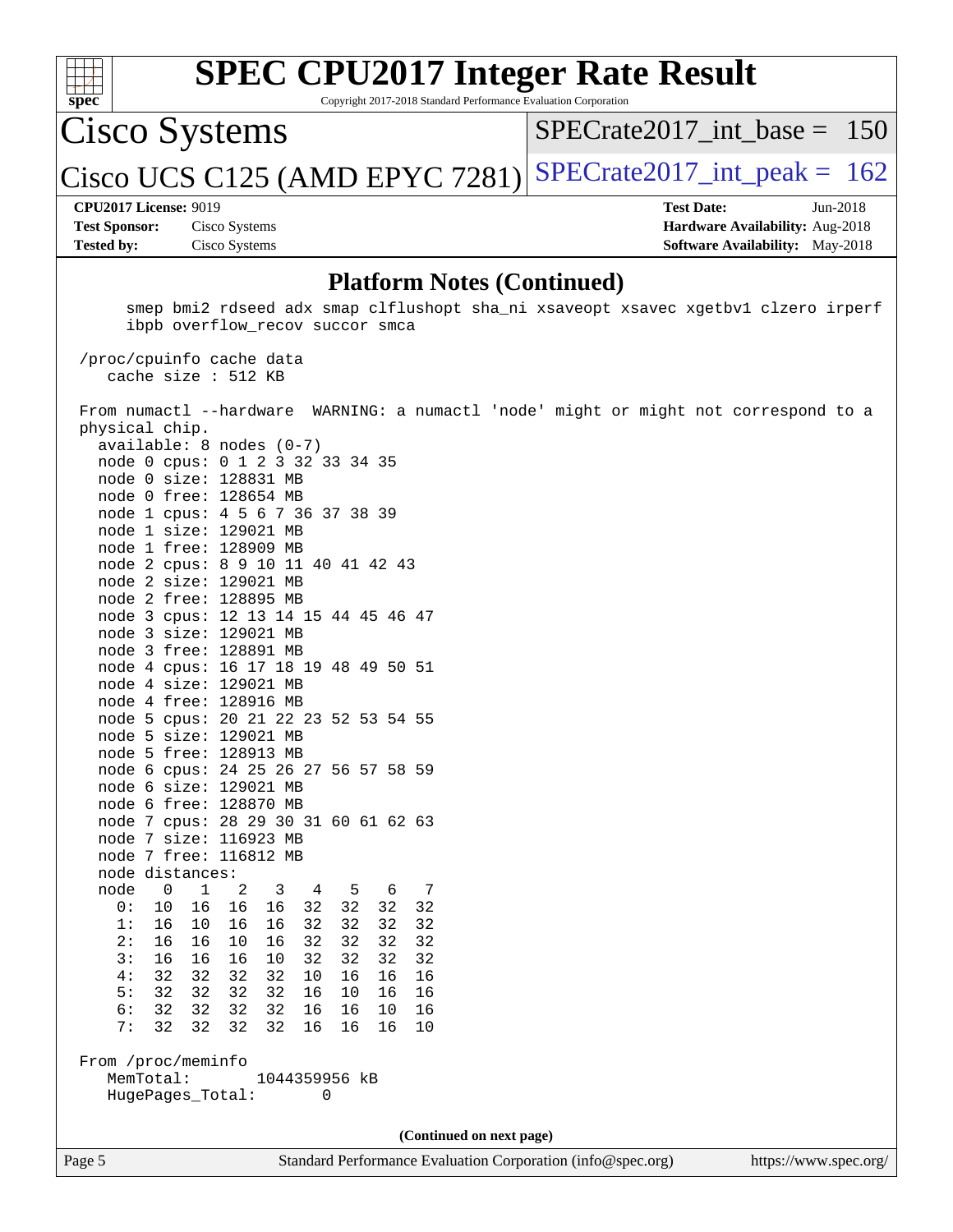| spec                                                                                                                                                                                                                                                                                                                                    | <b>SPEC CPU2017 Integer Rate Result</b><br>Copyright 2017-2018 Standard Performance Evaluation Corporation                                                                                                                                                                                                                                     |  |  |
|-----------------------------------------------------------------------------------------------------------------------------------------------------------------------------------------------------------------------------------------------------------------------------------------------------------------------------------------|------------------------------------------------------------------------------------------------------------------------------------------------------------------------------------------------------------------------------------------------------------------------------------------------------------------------------------------------|--|--|
| Cisco Systems                                                                                                                                                                                                                                                                                                                           | $SPECrate2017$ int base = 150                                                                                                                                                                                                                                                                                                                  |  |  |
| $\left  \right $ Cisco UCS C125 (AMD EPYC 7281) $\left  \right $                                                                                                                                                                                                                                                                        | $SPECrate2017\_int\_peak = 162$                                                                                                                                                                                                                                                                                                                |  |  |
| <b>CPU2017 License: 9019</b><br><b>Test Sponsor:</b><br>Cisco Systems<br><b>Tested by:</b><br>Cisco Systems                                                                                                                                                                                                                             | <b>Test Date:</b><br>Jun-2018<br>Hardware Availability: Aug-2018<br>Software Availability: May-2018                                                                                                                                                                                                                                            |  |  |
|                                                                                                                                                                                                                                                                                                                                         | <b>Platform Notes (Continued)</b>                                                                                                                                                                                                                                                                                                              |  |  |
| Hugepagesize:<br>2048 kB                                                                                                                                                                                                                                                                                                                |                                                                                                                                                                                                                                                                                                                                                |  |  |
| From /etc/*release* /etc/*version*<br>SuSE-release:<br>SUSE Linux Enterprise Server 12 (x86_64)<br>$VERSION = 12$<br>PATCHLEVEL = 3<br>os-release:<br>NAME="SLES"<br>VERSION="12-SP3"<br>VERSION_ID="12.3"<br>PRETTY_NAME="SUSE Linux Enterprise Server 12 SP3"<br>ID="sles"<br>ANSI COLOR="0;32"<br>CPE_NAME="cpe:/o:suse:sles:12:sp3" | # This file is deprecated and will be removed in a future service pack or release.<br># Please check /etc/os-release for details about this release.                                                                                                                                                                                           |  |  |
| uname $-a$ :<br>x86_64 x86_64 x86_64 GNU/Linux                                                                                                                                                                                                                                                                                          | Linux linux-7bdx 4.4.120-94.17-default #1 SMP Wed Mar 14 17:23:00 UTC 2018 (cf3a7bb)                                                                                                                                                                                                                                                           |  |  |
| run-level $3$ Jan $2$ 03:28                                                                                                                                                                                                                                                                                                             |                                                                                                                                                                                                                                                                                                                                                |  |  |
| SPEC is set to: /opt/cpu2017<br>Filesystem<br>/dev/sda3<br>450G<br>xts                                                                                                                                                                                                                                                                  | Type Size Used Avail Use% Mounted on<br>19G 432G<br>$5\%$ /                                                                                                                                                                                                                                                                                    |  |  |
| BIOS Cisco Systems, Inc. C125.4.0.0.16.0511180518 05/11/2018<br>Memory:                                                                                                                                                                                                                                                                 | Additional information from dmidecode follows. WARNING: Use caution when you interpret<br>this section. The 'dmidecode' program reads system data which is "intended to allow<br>hardware to be accurately determined", but the intent may not be met, as there are<br>frequent changes to hardware, firmware, and the "DMTF SMBIOS" standard. |  |  |
| 16x 0xCE00 M386A8K40BM2-CTD 64 GB 4 rank 2667                                                                                                                                                                                                                                                                                           |                                                                                                                                                                                                                                                                                                                                                |  |  |
| (End of data from sysinfo program)                                                                                                                                                                                                                                                                                                      |                                                                                                                                                                                                                                                                                                                                                |  |  |
| <b>Compiler Version Notes</b>                                                                                                                                                                                                                                                                                                           |                                                                                                                                                                                                                                                                                                                                                |  |  |
| $CC$ 502. $qcc$ $r$ ( $peak$ )                                                                                                                                                                                                                                                                                                          |                                                                                                                                                                                                                                                                                                                                                |  |  |
| AOCC.LLVM.4.0.0.B35.2017_04_26)<br>Target: i386-unknown-linux-gnu                                                                                                                                                                                                                                                                       | AOCC.LLVM.4.0.0.B35.2017_04_26 clang version 4.0.0 (CLANG:) (based on LLVM                                                                                                                                                                                                                                                                     |  |  |
|                                                                                                                                                                                                                                                                                                                                         | (Continued on next page)                                                                                                                                                                                                                                                                                                                       |  |  |
| Page 6                                                                                                                                                                                                                                                                                                                                  | https://www.spec.org/<br>Standard Performance Evaluation Corporation (info@spec.org)                                                                                                                                                                                                                                                           |  |  |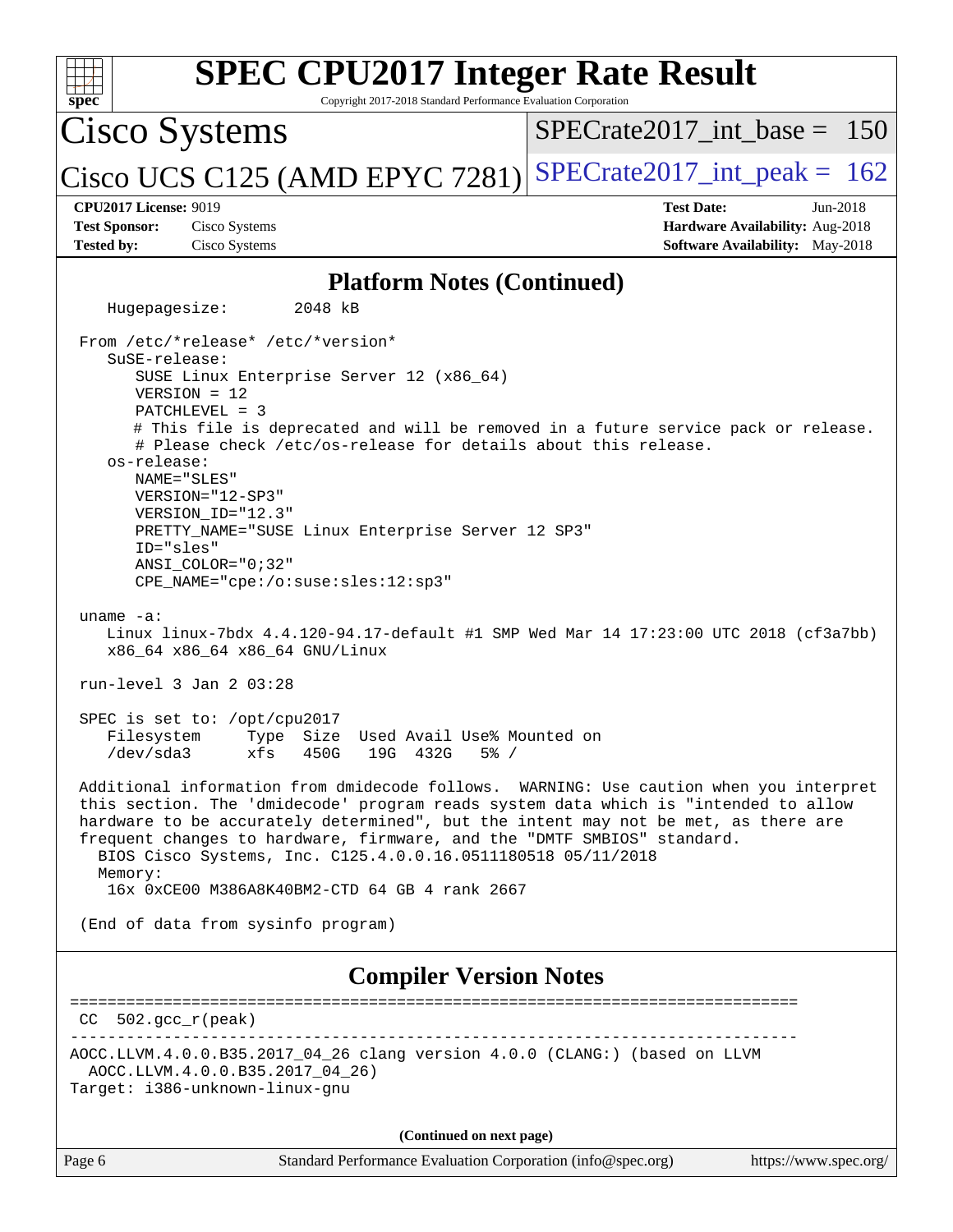| spec                                                                      | <b>SPEC CPU2017 Integer Rate Result</b><br>Copyright 2017-2018 Standard Performance Evaluation Corporation                                                                                                    |                                 |                                                                                  |
|---------------------------------------------------------------------------|---------------------------------------------------------------------------------------------------------------------------------------------------------------------------------------------------------------|---------------------------------|----------------------------------------------------------------------------------|
| Cisco Systems                                                             |                                                                                                                                                                                                               | $SPECrate2017$ int base = 150   |                                                                                  |
|                                                                           | Cisco UCS C125 (AMD EPYC 7281)                                                                                                                                                                                | $SPECrate2017\_int\_peak = 162$ |                                                                                  |
| <b>CPU2017 License: 9019</b><br><b>Test Sponsor:</b><br><b>Tested by:</b> | Cisco Systems<br>Cisco Systems                                                                                                                                                                                | <b>Test Date:</b>               | $Jun-2018$<br>Hardware Availability: Aug-2018<br>Software Availability: May-2018 |
|                                                                           | <b>Compiler Version Notes (Continued)</b>                                                                                                                                                                     |                                 |                                                                                  |
| Thread model: posix                                                       | InstalledDir: /root/work/compilers/AOCC-1.0-Compiler/bin                                                                                                                                                      |                                 |                                                                                  |
|                                                                           | CXXC $523.$ xalancbmk $r(\text{peak})$                                                                                                                                                                        |                                 |                                                                                  |
| Thread model: posix                                                       | AOCC.LLVM.4.0.0.B35.2017_04_26 clang version 4.0.0 (CLANG:) (based on LLVM<br>AOCC.LLVM.4.0.0.B35.2017_04_26)<br>Target: i386-unknown-linux-gnu<br>InstalledDir: /root/work/compilers/AOCC-1.0-Compiler/bin   |                                 |                                                                                  |
| <sub>CC</sub>                                                             | 500.perlbench_r(base) 502.gcc_r(base) 505.mcf_r(base, peak)<br>525.x264_r(base) 557.xz_r(base, peak)                                                                                                          |                                 |                                                                                  |
| Thread model: posix                                                       | AOCC.LLVM.4.0.0.B35.2017_04_26 clang version 4.0.0 (CLANG:) (based on LLVM<br>AOCC.LLVM.4.0.0.B35.2017_04_26)<br>Target: x86_64-unknown-linux-gnu<br>InstalledDir: /root/work/compilers/AOCC-1.0-Compiler/bin |                                 |                                                                                  |
|                                                                           | CXXC 520.omnetpp_r(base, peak) 523.xalancbmk_r(base) 531.deepsjeng_r(base,<br>peak) 541.leela_r(base)                                                                                                         |                                 |                                                                                  |
| Thread model: posix                                                       | AOCC.LLVM.4.0.0.B35.2017_04_26 clang version 4.0.0 (CLANG:) (based on LLVM<br>AOCC.LLVM.4.0.0.B35.2017_04_26)<br>Target: x86_64-unknown-linux-gnu<br>InstalledDir: /root/work/compilers/AOCC-1.0-Compiler/bin |                                 |                                                                                  |
| CC.                                                                       | 500.perlbench_r(peak) 525.x264_r(peak)                                                                                                                                                                        |                                 |                                                                                  |
| Thread model: posix                                                       | AOCC.LLVM.4.0.0.B35.2017_04_26 clang version 4.0.0 (CLANG:) (based on LLVM<br>AOCC.LLVM.4.0.0.B35.2017_04_26)<br>Target: x86_64-unknown-linux-gnu<br>InstalledDir: /root/work/compilers/AOCC-1.0-Compiler/bin | _________________________       |                                                                                  |
|                                                                           |                                                                                                                                                                                                               |                                 |                                                                                  |
| (Continued on next page)                                                  |                                                                                                                                                                                                               |                                 |                                                                                  |
| Page 7                                                                    | Standard Performance Evaluation Corporation (info@spec.org)                                                                                                                                                   |                                 | https://www.spec.org/                                                            |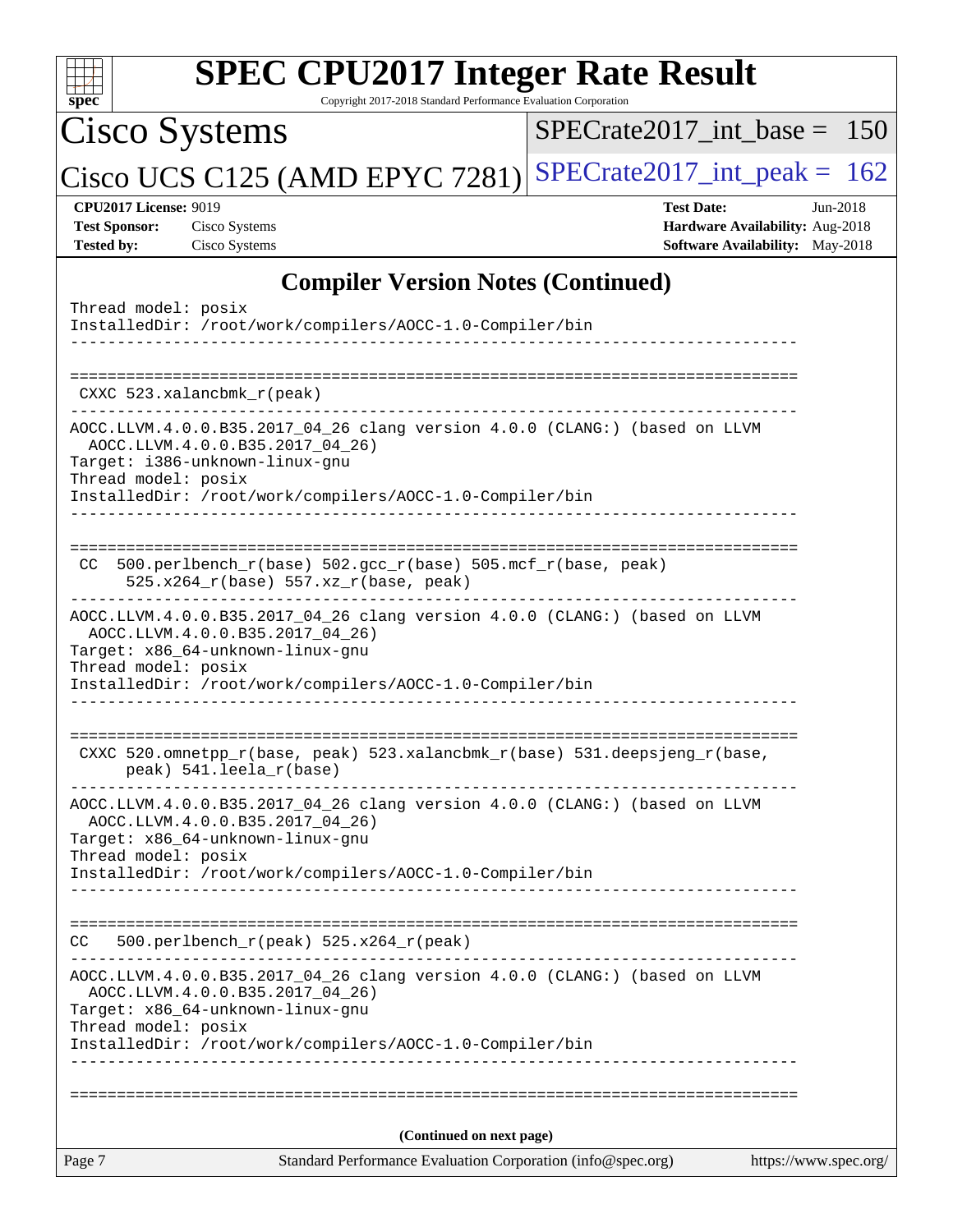| $spec^*$                                                                  | <b>SPEC CPU2017 Integer Rate Result</b><br>Copyright 2017-2018 Standard Performance Evaluation Corporation                                                                                                                                                                                           |                                                                                                              |
|---------------------------------------------------------------------------|------------------------------------------------------------------------------------------------------------------------------------------------------------------------------------------------------------------------------------------------------------------------------------------------------|--------------------------------------------------------------------------------------------------------------|
| Cisco Systems                                                             |                                                                                                                                                                                                                                                                                                      | SPECrate2017 int base = $150$                                                                                |
|                                                                           | Cisco UCS C125 (AMD EPYC 7281)                                                                                                                                                                                                                                                                       | $SPECTate2017\_int\_peak = 162$                                                                              |
| <b>CPU2017 License: 9019</b><br><b>Test Sponsor:</b><br><b>Tested by:</b> | Cisco Systems<br>Cisco Systems                                                                                                                                                                                                                                                                       | <b>Test Date:</b><br>$Jun-2018$<br><b>Hardware Availability: Aug-2018</b><br>Software Availability: May-2018 |
| CXXC 541.leela_r(peak)                                                    | <b>Compiler Version Notes (Continued)</b>                                                                                                                                                                                                                                                            |                                                                                                              |
| Thread model: posix                                                       | AOCC.LLVM.4.0.0.B35.2017_04_26 clang version 4.0.0 (CLANG:) (based on LLVM<br>AOCC.LLVM.4.0.0.B35.2017_04_26)<br>Target: x86_64-unknown-linux-gnu<br>InstalledDir: /root/work/compilers/AOCC-1.0-Compiler/bin                                                                                        |                                                                                                              |
|                                                                           | $FC$ 548. exchange $2r(base, peak)$                                                                                                                                                                                                                                                                  |                                                                                                              |
| GNU Fortran (GCC) 4.8.2                                                   | Copyright (C) 2013 Free Software Foundation, Inc.<br>GNU Fortran comes with NO WARRANTY, to the extent permitted by law.<br>You may redistribute copies of GNU Fortran<br>under the terms of the GNU General Public License.<br>For more information about these matters, see the file named COPYING |                                                                                                              |
|                                                                           |                                                                                                                                                                                                                                                                                                      |                                                                                                              |

### **[Base Compiler Invocation](http://www.spec.org/auto/cpu2017/Docs/result-fields.html#BaseCompilerInvocation)**

[C benchmarks](http://www.spec.org/auto/cpu2017/Docs/result-fields.html#Cbenchmarks): [clang](http://www.spec.org/cpu2017/results/res2018q4/cpu2017-20180918-08910.flags.html#user_CCbase_Fclang3)

[C++ benchmarks:](http://www.spec.org/auto/cpu2017/Docs/result-fields.html#CXXbenchmarks) [clang++](http://www.spec.org/cpu2017/results/res2018q4/cpu2017-20180918-08910.flags.html#user_CXXbase_Fclang3_57a48582e5be507d19b2527b3e7d4f85d9b8669ffc9a8a0dbb9bcf949a918a58bbab411e0c4d14a3922022a3e425a90db94042683824c1806feff4324ca1000d)

[Fortran benchmarks](http://www.spec.org/auto/cpu2017/Docs/result-fields.html#Fortranbenchmarks): [clang](http://www.spec.org/cpu2017/results/res2018q4/cpu2017-20180918-08910.flags.html#user_FCbase_Fclang3) [gfortran](http://www.spec.org/cpu2017/results/res2018q4/cpu2017-20180918-08910.flags.html#user_FCbase_Fgfortran_128c91a56d61ddb07404721e65b8f9498c31a443dacbd3b7f212891090eca86e2d099b520f75b99e9e8ac4fdec01f4d15f0b65e47123ec4c42b0759045731a1f)

### **[Base Portability Flags](http://www.spec.org/auto/cpu2017/Docs/result-fields.html#BasePortabilityFlags)**

 500.perlbench\_r: [-DSPEC\\_LINUX\\_X64](http://www.spec.org/cpu2017/results/res2018q4/cpu2017-20180918-08910.flags.html#b500.perlbench_r_basePORTABILITY_DSPEC_LINUX_X64) [-DSPEC\\_LP64](http://www.spec.org/cpu2017/results/res2018q4/cpu2017-20180918-08910.flags.html#b500.perlbench_r_baseEXTRA_PORTABILITY_DSPEC_LP64) 502.gcc\_r: [-DSPEC\\_LP64](http://www.spec.org/cpu2017/results/res2018q4/cpu2017-20180918-08910.flags.html#suite_baseEXTRA_PORTABILITY502_gcc_r_DSPEC_LP64) 505.mcf\_r: [-DSPEC\\_LP64](http://www.spec.org/cpu2017/results/res2018q4/cpu2017-20180918-08910.flags.html#suite_baseEXTRA_PORTABILITY505_mcf_r_DSPEC_LP64) 520.omnetpp\_r: [-DSPEC\\_LP64](http://www.spec.org/cpu2017/results/res2018q4/cpu2017-20180918-08910.flags.html#suite_baseEXTRA_PORTABILITY520_omnetpp_r_DSPEC_LP64) 523.xalancbmk\_r: [-DSPEC\\_LINUX](http://www.spec.org/cpu2017/results/res2018q4/cpu2017-20180918-08910.flags.html#b523.xalancbmk_r_basePORTABILITY_DSPEC_LINUX) [-DSPEC\\_LP64](http://www.spec.org/cpu2017/results/res2018q4/cpu2017-20180918-08910.flags.html#suite_baseEXTRA_PORTABILITY523_xalancbmk_r_DSPEC_LP64) 525.x264\_r: [-DSPEC\\_LP64](http://www.spec.org/cpu2017/results/res2018q4/cpu2017-20180918-08910.flags.html#suite_baseEXTRA_PORTABILITY525_x264_r_DSPEC_LP64) 531.deepsjeng\_r: [-DSPEC\\_LP64](http://www.spec.org/cpu2017/results/res2018q4/cpu2017-20180918-08910.flags.html#suite_baseEXTRA_PORTABILITY531_deepsjeng_r_DSPEC_LP64) 541.leela\_r: [-DSPEC\\_LP64](http://www.spec.org/cpu2017/results/res2018q4/cpu2017-20180918-08910.flags.html#suite_baseEXTRA_PORTABILITY541_leela_r_DSPEC_LP64) 548.exchange2\_r: [-DSPEC\\_LP64](http://www.spec.org/cpu2017/results/res2018q4/cpu2017-20180918-08910.flags.html#suite_baseEXTRA_PORTABILITY548_exchange2_r_DSPEC_LP64) 557.xz\_r: [-DSPEC\\_LP64](http://www.spec.org/cpu2017/results/res2018q4/cpu2017-20180918-08910.flags.html#suite_baseEXTRA_PORTABILITY557_xz_r_DSPEC_LP64)

Page 8 Standard Performance Evaluation Corporation [\(info@spec.org\)](mailto:info@spec.org) <https://www.spec.org/>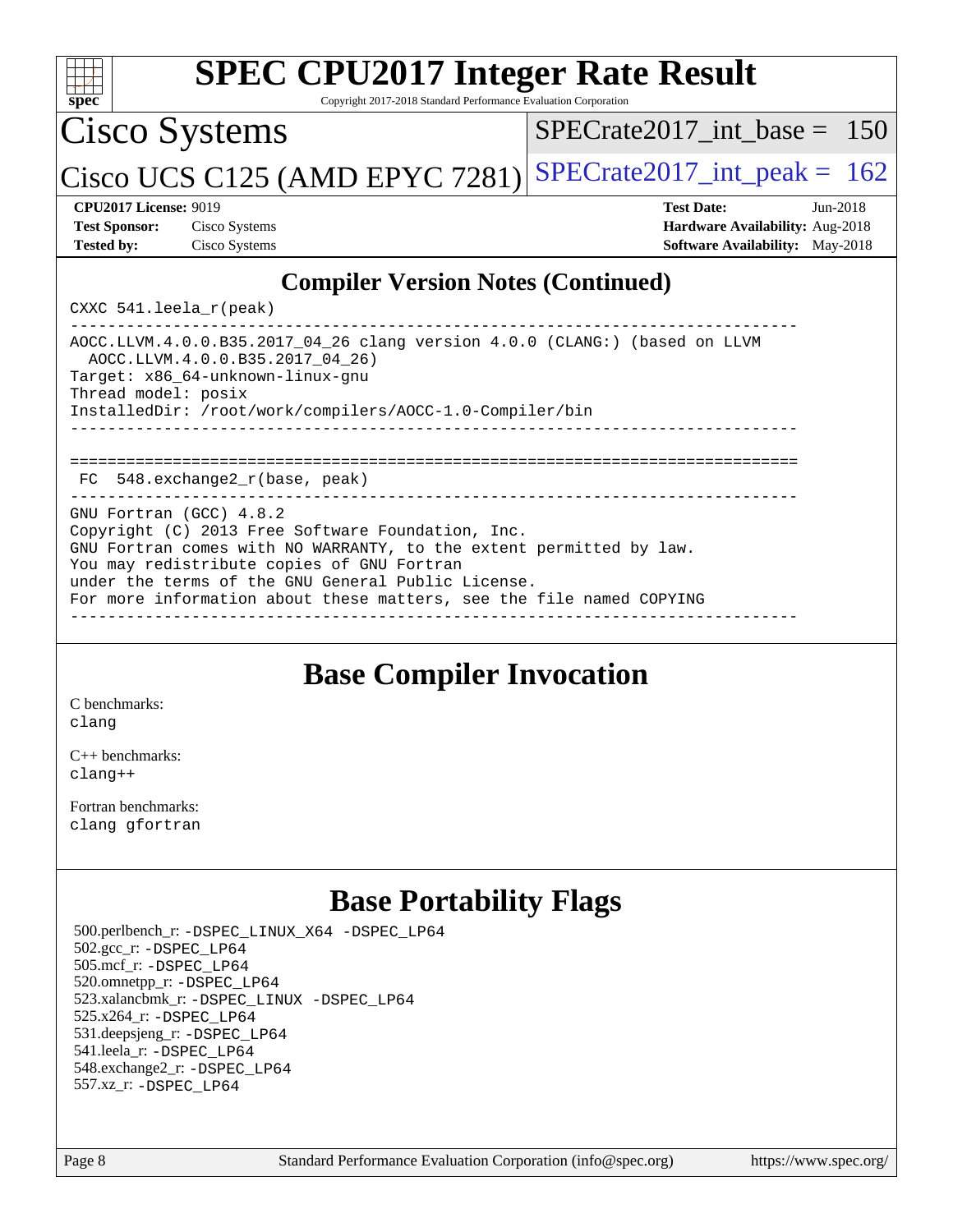| <b>SPEC CPU2017 Integer Rate Result</b><br>Spec<br>Copyright 2017-2018 Standard Performance Evaluation Corporation                                                                                                                                                                                                                                           |                                                                                                              |
|--------------------------------------------------------------------------------------------------------------------------------------------------------------------------------------------------------------------------------------------------------------------------------------------------------------------------------------------------------------|--------------------------------------------------------------------------------------------------------------|
| Cisco Systems                                                                                                                                                                                                                                                                                                                                                | $SPECrate2017$ int base =<br>150                                                                             |
| $\left  \right $ Cisco UCS C125 (AMD EPYC 7281)                                                                                                                                                                                                                                                                                                              | $SPECrate2017\_int\_peak = 162$                                                                              |
| <b>CPU2017 License: 9019</b><br><b>Test Sponsor:</b><br>Cisco Systems<br><b>Tested by:</b><br>Cisco Systems                                                                                                                                                                                                                                                  | <b>Test Date:</b><br>$Jun-2018$<br>Hardware Availability: Aug-2018<br><b>Software Availability:</b> May-2018 |
| <b>Base Optimization Flags</b>                                                                                                                                                                                                                                                                                                                               |                                                                                                              |
| IC benchmarks:<br>-flto -Wl, -plugin-opt= -merge-constant -lsr-in-nested-loop<br>-disable-vect-cmp -03 -ffast-math -march=znver1 -fstruct-layout=2<br>-mllvm -unroll-threshold=100 -fremap-arrays -mno-avx2<br>-inline-threshold=1000 -z muldefs -ljemalloc                                                                                                  |                                                                                                              |
| $ C_{++}\rangle$ benchmarks:<br>-flto -Wl, -plugin-opt= -merge-constant -lsr-in-nested-loop<br>-disable-vect-cmp -03 -march=znver1 -mllvm -unroll-threshold=100<br>-finline-aggressive -fremap-arrays -inline-threshold=1000 -z muldefs<br>-ljemalloc                                                                                                        |                                                                                                              |
| Fortran benchmarks:<br>-flto -Wl, -plugin-opt= -merge-constant -lsr-in-nested-loop<br>-disable-vect-cmp -03 -mavx -madx -funroll-loops -ffast-math<br>-z muldefs -Ofast -fdefault-integer-8 -fplugin=dragonegg.so<br>-fplugin-arg-dragonegg-llvm-option=" -enable-iv-split<br>-inline-threshold:1000 -disable-vect-cmp" -ljemalloc -lgfortran<br>$-lamdlibm$ |                                                                                                              |
| <b>Peak Compiler Invocation</b>                                                                                                                                                                                                                                                                                                                              |                                                                                                              |
| C benchmarks:<br>clang                                                                                                                                                                                                                                                                                                                                       |                                                                                                              |
| $C++$ benchmarks:<br>$clang++$                                                                                                                                                                                                                                                                                                                               |                                                                                                              |
| Fortran benchmarks:<br>clang gfortran                                                                                                                                                                                                                                                                                                                        |                                                                                                              |
|                                                                                                                                                                                                                                                                                                                                                              |                                                                                                              |

## **[Peak Portability Flags](http://www.spec.org/auto/cpu2017/Docs/result-fields.html#PeakPortabilityFlags)**

 500.perlbench\_r: [-DSPEC\\_LINUX\\_X64](http://www.spec.org/cpu2017/results/res2018q4/cpu2017-20180918-08910.flags.html#b500.perlbench_r_peakPORTABILITY_DSPEC_LINUX_X64) [-DSPEC\\_LP64](http://www.spec.org/cpu2017/results/res2018q4/cpu2017-20180918-08910.flags.html#b500.perlbench_r_peakEXTRA_PORTABILITY_DSPEC_LP64) 505.mcf\_r: [-DSPEC\\_LP64](http://www.spec.org/cpu2017/results/res2018q4/cpu2017-20180918-08910.flags.html#suite_peakEXTRA_PORTABILITY505_mcf_r_DSPEC_LP64) 520.omnetpp\_r: [-DSPEC\\_LP64](http://www.spec.org/cpu2017/results/res2018q4/cpu2017-20180918-08910.flags.html#suite_peakEXTRA_PORTABILITY520_omnetpp_r_DSPEC_LP64) 523.xalancbmk\_r: [-DSPEC\\_LINUX](http://www.spec.org/cpu2017/results/res2018q4/cpu2017-20180918-08910.flags.html#b523.xalancbmk_r_peakPORTABILITY_DSPEC_LINUX) 525.x264\_r: [-DSPEC\\_LP64](http://www.spec.org/cpu2017/results/res2018q4/cpu2017-20180918-08910.flags.html#suite_peakEXTRA_PORTABILITY525_x264_r_DSPEC_LP64) 531.deepsjeng\_r: [-DSPEC\\_LP64](http://www.spec.org/cpu2017/results/res2018q4/cpu2017-20180918-08910.flags.html#suite_peakEXTRA_PORTABILITY531_deepsjeng_r_DSPEC_LP64) 541.leela\_r: [-DSPEC\\_LP64](http://www.spec.org/cpu2017/results/res2018q4/cpu2017-20180918-08910.flags.html#suite_peakEXTRA_PORTABILITY541_leela_r_DSPEC_LP64) 548.exchange2\_r: [-DSPEC\\_LP64](http://www.spec.org/cpu2017/results/res2018q4/cpu2017-20180918-08910.flags.html#suite_peakEXTRA_PORTABILITY548_exchange2_r_DSPEC_LP64)

**(Continued on next page)**

Page 9 Standard Performance Evaluation Corporation [\(info@spec.org\)](mailto:info@spec.org) <https://www.spec.org/>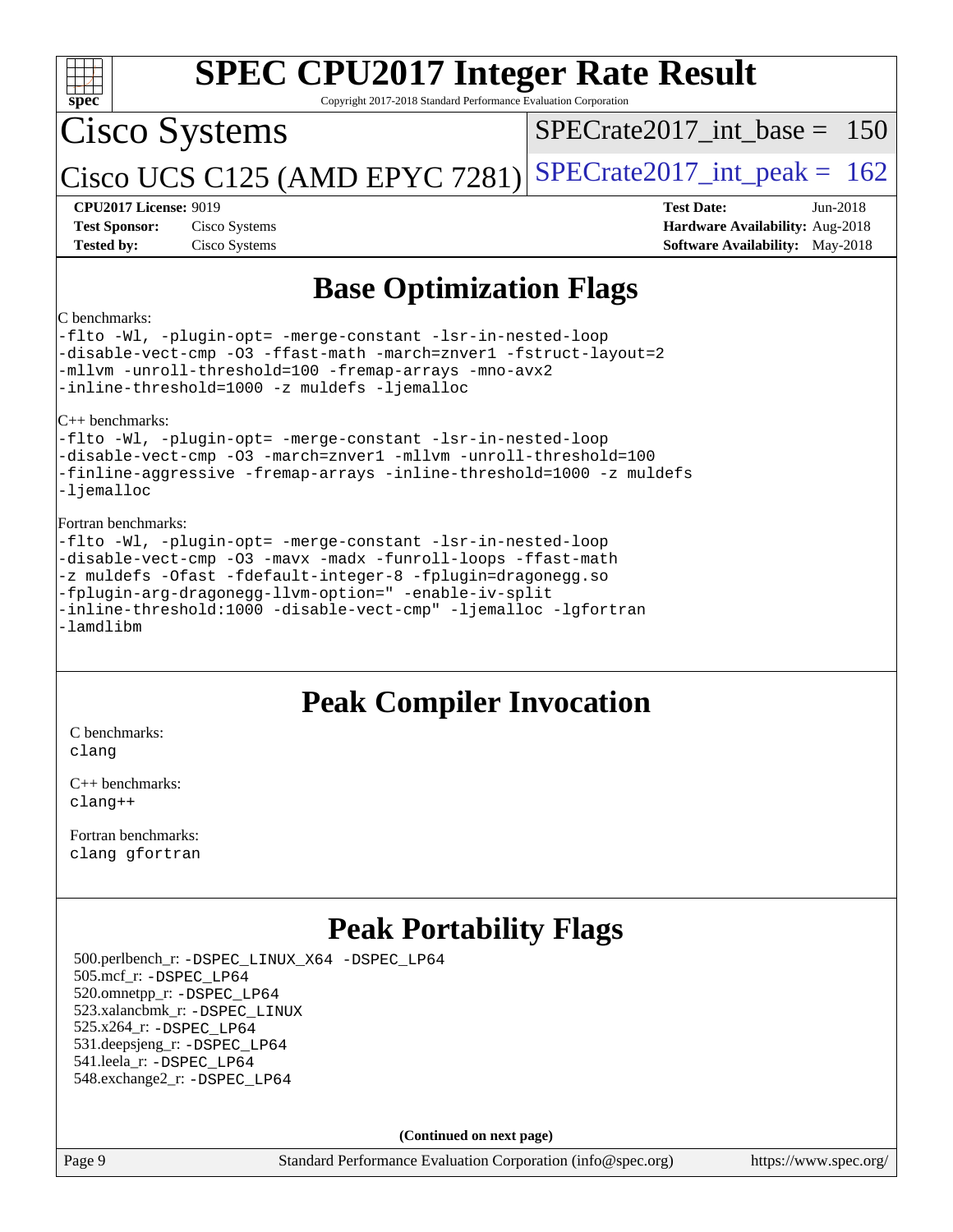

# **[SPEC CPU2017 Integer Rate Result](http://www.spec.org/auto/cpu2017/Docs/result-fields.html#SPECCPU2017IntegerRateResult)**

Copyright 2017-2018 Standard Performance Evaluation Corporation

Cisco Systems

[SPECrate2017\\_int\\_base =](http://www.spec.org/auto/cpu2017/Docs/result-fields.html#SPECrate2017intbase) 150

Cisco UCS C125 (AMD EPYC 7281) SPECrate  $2017$ \_int\_peak = 162

**[CPU2017 License:](http://www.spec.org/auto/cpu2017/Docs/result-fields.html#CPU2017License)** 9019 **[Test Date:](http://www.spec.org/auto/cpu2017/Docs/result-fields.html#TestDate)** Jun-2018

**[Test Sponsor:](http://www.spec.org/auto/cpu2017/Docs/result-fields.html#TestSponsor)** Cisco Systems **[Hardware Availability:](http://www.spec.org/auto/cpu2017/Docs/result-fields.html#HardwareAvailability)** Aug-2018 **[Tested by:](http://www.spec.org/auto/cpu2017/Docs/result-fields.html#Testedby)** Cisco Systems **[Software Availability:](http://www.spec.org/auto/cpu2017/Docs/result-fields.html#SoftwareAvailability)** May-2018

## **[Peak Portability Flags \(Continued\)](http://www.spec.org/auto/cpu2017/Docs/result-fields.html#PeakPortabilityFlags)**

557.xz\_r: [-DSPEC\\_LP64](http://www.spec.org/cpu2017/results/res2018q4/cpu2017-20180918-08910.flags.html#suite_peakEXTRA_PORTABILITY557_xz_r_DSPEC_LP64)

## **[Peak Optimization Flags](http://www.spec.org/auto/cpu2017/Docs/result-fields.html#PeakOptimizationFlags)**

[C benchmarks](http://www.spec.org/auto/cpu2017/Docs/result-fields.html#Cbenchmarks):

 500.perlbench\_r: [-flto](http://www.spec.org/cpu2017/results/res2018q4/cpu2017-20180918-08910.flags.html#user_peakCOPTIMIZEEXTRA_LDFLAGS500_perlbench_r_F-flto) [-Wl,](http://www.spec.org/cpu2017/results/res2018q4/cpu2017-20180918-08910.flags.html#user_peakEXTRA_LDFLAGS500_perlbench_r_F-Wl_5f669859b7c1a0295edc4f5fd536c381023f180a987810cb5cfa1d9467a27ac14b13770b9732d7618b24fc778f3dfdf68b65521d505fc870281e0142944925a0) [-plugin-opt=](http://www.spec.org/cpu2017/results/res2018q4/cpu2017-20180918-08910.flags.html#user_peakEXTRA_LDFLAGS500_perlbench_r_F-plugin-opt_772899571bb6157e4b8feeb3276e6c06dec41c1bbb0aa637c8700742a4baaf7e7b56061e32ae2365a76a44d8c448177ca3ee066cdf7537598ff772fc461942c2) [-merge-constant](http://www.spec.org/cpu2017/results/res2018q4/cpu2017-20180918-08910.flags.html#user_peakEXTRA_LDFLAGS500_perlbench_r_F-merge-constant_bdb3ec75d21d5cf0ab1961ebe7105d0ea3b0c6d89a312cf7efc1d107e6c56c92c36b5d564d0702d1e2526f6b92f188b4413eb5a54b1f9e4a41f5a9bfc0233b92) [-lsr-in-nested-loop](http://www.spec.org/cpu2017/results/res2018q4/cpu2017-20180918-08910.flags.html#user_peakEXTRA_LDFLAGS500_perlbench_r_F-lsr-in-nested-loop) [-fprofile-instr-generate](http://www.spec.org/cpu2017/results/res2018q4/cpu2017-20180918-08910.flags.html#user_peakPASS1_CFLAGSPASS1_LDFLAGS500_perlbench_r_F-fprofile-instr-generate)(pass 1) [-fprofile-instr-use](http://www.spec.org/cpu2017/results/res2018q4/cpu2017-20180918-08910.flags.html#user_peakPASS2_CFLAGSPASS2_LDFLAGS500_perlbench_r_F-fprofile-instr-use)(pass 2) [-Ofast](http://www.spec.org/cpu2017/results/res2018q4/cpu2017-20180918-08910.flags.html#user_peakCOPTIMIZE500_perlbench_r_F-aocc-Ofast) [-march=znver1](http://www.spec.org/cpu2017/results/res2018q4/cpu2017-20180918-08910.flags.html#user_peakCOPTIMIZE500_perlbench_r_F-march) [-fstruct-layout=3](http://www.spec.org/cpu2017/results/res2018q4/cpu2017-20180918-08910.flags.html#user_peakCOPTIMIZE500_perlbench_r_F-fstruct-layout) [-mllvm](http://www.spec.org/cpu2017/results/res2018q4/cpu2017-20180918-08910.flags.html#user_peakCOPTIMIZE500_perlbench_r_F-mllvm_76e3f86ef8d8cc4dfa84cec42d531db351fee284f72cd5d644b5bdbef9c2604296512be6a431d9e19d0523544399ea9dd745afc2fff755a0705d428460dc659e) [-vectorize-memory-aggressively](http://www.spec.org/cpu2017/results/res2018q4/cpu2017-20180918-08910.flags.html#user_peakCOPTIMIZE500_perlbench_r_F-vectorize-memory-aggressively) [-mno-avx2](http://www.spec.org/cpu2017/results/res2018q4/cpu2017-20180918-08910.flags.html#user_peakCOPTIMIZE500_perlbench_r_F-mno-avx2) [-unroll-threshold=100](http://www.spec.org/cpu2017/results/res2018q4/cpu2017-20180918-08910.flags.html#user_peakCOPTIMIZE500_perlbench_r_F-unroll-threshold) [-fremap-arrays](http://www.spec.org/cpu2017/results/res2018q4/cpu2017-20180918-08910.flags.html#user_peakCOPTIMIZE500_perlbench_r_F-fremap-arrays) [-inline-threshold=1000](http://www.spec.org/cpu2017/results/res2018q4/cpu2017-20180918-08910.flags.html#user_peakCOPTIMIZE500_perlbench_r_F-inline-threshold_1daf3e0321a7a0c1ea19068c818f3f119b1e5dfc986cc791557791f4b93536c1546ba0c8585f62303269f504aa232e0ca278e8489928152e32e0752215741730) [-ljemalloc](http://www.spec.org/cpu2017/results/res2018q4/cpu2017-20180918-08910.flags.html#user_peakEXTRA_LIBS500_perlbench_r_F-ljemalloc)

```
 502.gcc_r: -m32 -flto -Wl, -plugin-opt= -merge-constant
-lsr-in-nested-loop -Ofast -march=znver1
-fstruct-layout=3 -mllvm -vectorize-memory-aggressively
-mno-avx2 -unroll-threshold=100 -fremap-arrays
-inline-threshold=1000 -fgnu89-inline
-D_FILE_OFFSET_BITS=64(*) -ljemalloc
```

```
 505.mcf_r: -flto -Wl, -plugin-opt= -merge-constant
-lsr-in-nested-loop -Ofast -march=znver1
-fstruct-layout=3 -mllvm -vectorize-memory-aggressively
-mno-avx2 -unroll-threshold=100 -fremap-arrays
-inline-threshold=1000 -ljemalloc
```
525.x264\_r: Same as 500.perlbench\_r

557.xz\_r: Same as 505.mcf\_r

[C++ benchmarks:](http://www.spec.org/auto/cpu2017/Docs/result-fields.html#CXXbenchmarks)

 520.omnetpp\_r: [-flto](http://www.spec.org/cpu2017/results/res2018q4/cpu2017-20180918-08910.flags.html#user_peakCXXOPTIMIZEEXTRA_LDFLAGS520_omnetpp_r_F-flto) [-Wl,](http://www.spec.org/cpu2017/results/res2018q4/cpu2017-20180918-08910.flags.html#user_peakEXTRA_LDFLAGS520_omnetpp_r_F-Wl_5f669859b7c1a0295edc4f5fd536c381023f180a987810cb5cfa1d9467a27ac14b13770b9732d7618b24fc778f3dfdf68b65521d505fc870281e0142944925a0) [-plugin-opt=](http://www.spec.org/cpu2017/results/res2018q4/cpu2017-20180918-08910.flags.html#user_peakEXTRA_LDFLAGS520_omnetpp_r_F-plugin-opt_772899571bb6157e4b8feeb3276e6c06dec41c1bbb0aa637c8700742a4baaf7e7b56061e32ae2365a76a44d8c448177ca3ee066cdf7537598ff772fc461942c2) [-merge-constant](http://www.spec.org/cpu2017/results/res2018q4/cpu2017-20180918-08910.flags.html#user_peakEXTRA_LDFLAGS520_omnetpp_r_F-merge-constant_bdb3ec75d21d5cf0ab1961ebe7105d0ea3b0c6d89a312cf7efc1d107e6c56c92c36b5d564d0702d1e2526f6b92f188b4413eb5a54b1f9e4a41f5a9bfc0233b92) [-lsr-in-nested-loop](http://www.spec.org/cpu2017/results/res2018q4/cpu2017-20180918-08910.flags.html#user_peakEXTRA_LDFLAGS520_omnetpp_r_F-lsr-in-nested-loop) [-Ofast](http://www.spec.org/cpu2017/results/res2018q4/cpu2017-20180918-08910.flags.html#user_peakCXXOPTIMIZE520_omnetpp_r_F-aocc-Ofast) [-march=znver1](http://www.spec.org/cpu2017/results/res2018q4/cpu2017-20180918-08910.flags.html#user_peakCXXOPTIMIZE520_omnetpp_r_F-march) [-finline-aggressive](http://www.spec.org/cpu2017/results/res2018q4/cpu2017-20180918-08910.flags.html#user_peakCXXOPTIMIZE520_omnetpp_r_F-finline-aggressive) [-mllvm](http://www.spec.org/cpu2017/results/res2018q4/cpu2017-20180918-08910.flags.html#user_peakCXXOPTIMIZE520_omnetpp_r_F-mllvm_76e3f86ef8d8cc4dfa84cec42d531db351fee284f72cd5d644b5bdbef9c2604296512be6a431d9e19d0523544399ea9dd745afc2fff755a0705d428460dc659e) [-unroll-threshold=100](http://www.spec.org/cpu2017/results/res2018q4/cpu2017-20180918-08910.flags.html#user_peakCXXOPTIMIZE520_omnetpp_r_F-unroll-threshold) [-fremap-arrays](http://www.spec.org/cpu2017/results/res2018q4/cpu2017-20180918-08910.flags.html#user_peakCXXOPTIMIZE520_omnetpp_r_F-fremap-arrays) [-inline-threshold=1000](http://www.spec.org/cpu2017/results/res2018q4/cpu2017-20180918-08910.flags.html#user_peakCXXOPTIMIZE520_omnetpp_r_F-inline-threshold_1daf3e0321a7a0c1ea19068c818f3f119b1e5dfc986cc791557791f4b93536c1546ba0c8585f62303269f504aa232e0ca278e8489928152e32e0752215741730) [-ljemalloc](http://www.spec.org/cpu2017/results/res2018q4/cpu2017-20180918-08910.flags.html#user_peakEXTRA_LIBS520_omnetpp_r_F-ljemalloc)

 523.xalancbmk\_r: [-m32](http://www.spec.org/cpu2017/results/res2018q4/cpu2017-20180918-08910.flags.html#user_peakCXXLD523_xalancbmk_r_F-m32) [-flto](http://www.spec.org/cpu2017/results/res2018q4/cpu2017-20180918-08910.flags.html#user_peakCXXOPTIMIZEEXTRA_LDFLAGS523_xalancbmk_r_F-flto) [-Wl,](http://www.spec.org/cpu2017/results/res2018q4/cpu2017-20180918-08910.flags.html#user_peakEXTRA_LDFLAGS523_xalancbmk_r_F-Wl_5f669859b7c1a0295edc4f5fd536c381023f180a987810cb5cfa1d9467a27ac14b13770b9732d7618b24fc778f3dfdf68b65521d505fc870281e0142944925a0) [-plugin-opt=](http://www.spec.org/cpu2017/results/res2018q4/cpu2017-20180918-08910.flags.html#user_peakEXTRA_LDFLAGS523_xalancbmk_r_F-plugin-opt_772899571bb6157e4b8feeb3276e6c06dec41c1bbb0aa637c8700742a4baaf7e7b56061e32ae2365a76a44d8c448177ca3ee066cdf7537598ff772fc461942c2) [-merge-constant](http://www.spec.org/cpu2017/results/res2018q4/cpu2017-20180918-08910.flags.html#user_peakEXTRA_LDFLAGS523_xalancbmk_r_F-merge-constant_bdb3ec75d21d5cf0ab1961ebe7105d0ea3b0c6d89a312cf7efc1d107e6c56c92c36b5d564d0702d1e2526f6b92f188b4413eb5a54b1f9e4a41f5a9bfc0233b92) [-lsr-in-nested-loop](http://www.spec.org/cpu2017/results/res2018q4/cpu2017-20180918-08910.flags.html#user_peakEXTRA_LDFLAGS523_xalancbmk_r_F-lsr-in-nested-loop) [-Ofast](http://www.spec.org/cpu2017/results/res2018q4/cpu2017-20180918-08910.flags.html#user_peakCXXOPTIMIZE523_xalancbmk_r_F-aocc-Ofast) [-march=znver1](http://www.spec.org/cpu2017/results/res2018q4/cpu2017-20180918-08910.flags.html#user_peakCXXOPTIMIZE523_xalancbmk_r_F-march) [-finline-aggressive](http://www.spec.org/cpu2017/results/res2018q4/cpu2017-20180918-08910.flags.html#user_peakCXXOPTIMIZE523_xalancbmk_r_F-finline-aggressive) [-mllvm](http://www.spec.org/cpu2017/results/res2018q4/cpu2017-20180918-08910.flags.html#user_peakCXXOPTIMIZE523_xalancbmk_r_F-mllvm_76e3f86ef8d8cc4dfa84cec42d531db351fee284f72cd5d644b5bdbef9c2604296512be6a431d9e19d0523544399ea9dd745afc2fff755a0705d428460dc659e) [-unroll-threshold=100](http://www.spec.org/cpu2017/results/res2018q4/cpu2017-20180918-08910.flags.html#user_peakCXXOPTIMIZE523_xalancbmk_r_F-unroll-threshold) [-fremap-arrays](http://www.spec.org/cpu2017/results/res2018q4/cpu2017-20180918-08910.flags.html#user_peakCXXOPTIMIZE523_xalancbmk_r_F-fremap-arrays) [-inline-threshold=1000](http://www.spec.org/cpu2017/results/res2018q4/cpu2017-20180918-08910.flags.html#user_peakCXXOPTIMIZE523_xalancbmk_r_F-inline-threshold_1daf3e0321a7a0c1ea19068c818f3f119b1e5dfc986cc791557791f4b93536c1546ba0c8585f62303269f504aa232e0ca278e8489928152e32e0752215741730) [-D\\_FILE\\_OFFSET\\_BITS=64](http://www.spec.org/cpu2017/results/res2018q4/cpu2017-20180918-08910.flags.html#user_peakEXTRA_PORTABILITY523_xalancbmk_r_F-D_FILE_OFFSET_BITS_5ae949a99b284ddf4e95728d47cb0843d81b2eb0e18bdfe74bbf0f61d0b064f4bda2f10ea5eb90e1dcab0e84dbc592acfc5018bc955c18609f94ddb8d550002c)(\*) [-ljemalloc](http://www.spec.org/cpu2017/results/res2018q4/cpu2017-20180918-08910.flags.html#user_peakEXTRA_LIBS523_xalancbmk_r_F-ljemalloc)

**(Continued on next page)**